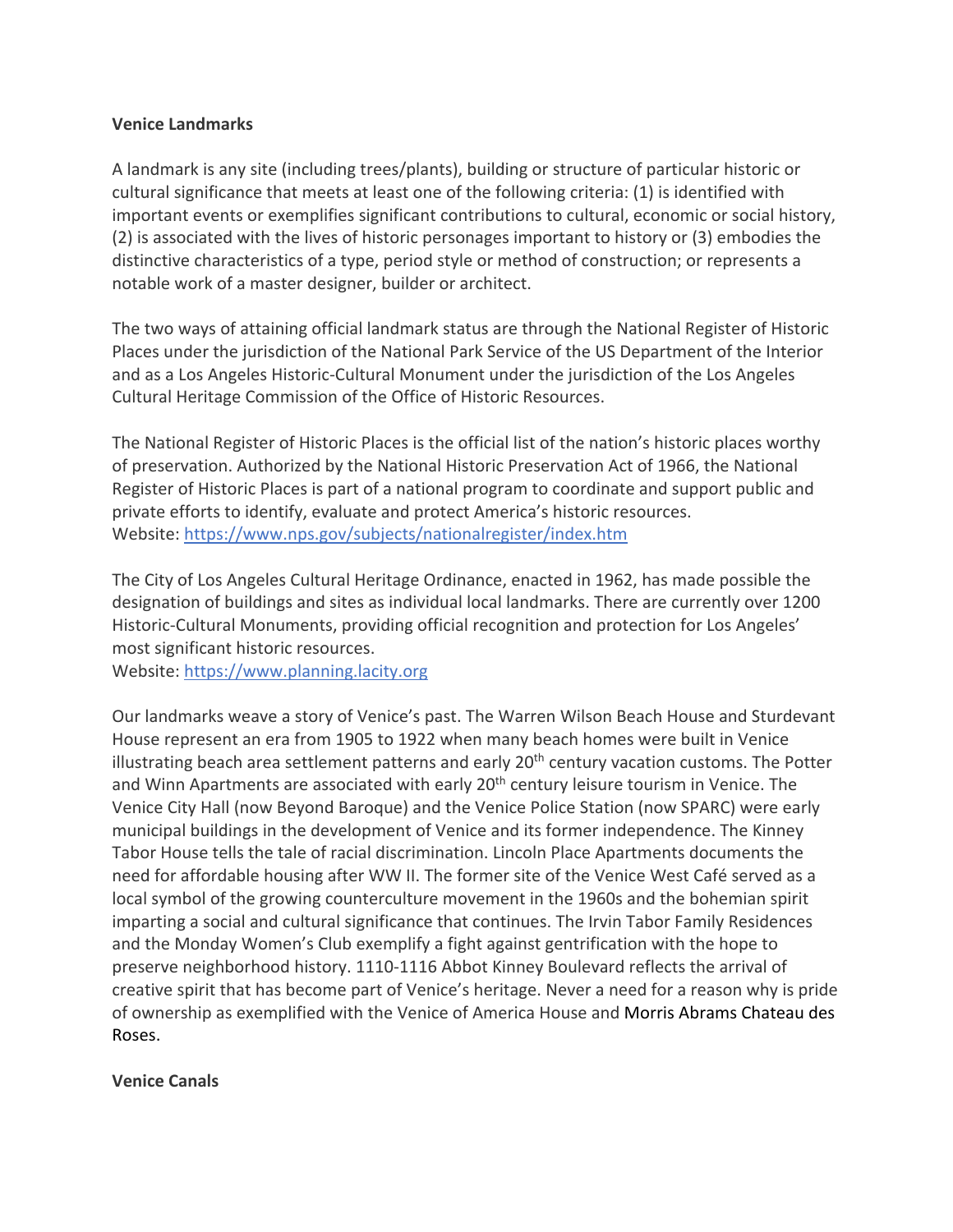The existing canals are significant as a unique example of early-20th century residential development oriented around the original Venice canals developed by Venice of America founder Abbot Kinney.

The canals that we know today (Carroll, Howland, Linnie, Sherman, Eastern and Grand) are the Short Line Canals built on land owned by the Los Angeles Pacific Railroad. When this canal district was developed in 1905, it was assumed that it would be made as captivating as Abbot Kinney's Venice of America canals, but this never happened. Purchasers of lots waited for landscaping and even safety measures. Material and workmanship were inferior. Lots sold poorly because the area was a blight and gas, electric and sewer lines were not available. In 1929, the canals were only partially completed, and the residents could not afford the city assessment for fill-in costs. As Venice declined in the '30s and '40s, this neighborhood became neglected. In the 1940s, it was removed from public access due to crumbling banks, sewage pollution and a backup of oil brine from drilling operations. By the late '60s, the canals had deteriorated into stagnant, murky pools. But because of its location, uniqueness and cheap rent, the area became a haven for hippies and other counterculture enthusiasts. It took five decades for Los Angeles to finally rehabilitate the deteriorating conditions. The Venice Canals are now a joy to behold and famous worldwide … a unique remembrance of Venice history.

The Venice Canal District was placed on the National Register of Historic Places in 1982 and the Venice Canal System became Los Angeles Historic-Cultural Monument #270 in 1983.

### **Warren Wilson Beach House** – 15 30<sup>th</sup> Ave.

Warren Wilson, owner and editor of the Los Angeles Daily Journal, built the Warren Wilson Beach House in 1911 as a summer home for his wife and eight children where it stood among the sand dunes south of the commercial center of Venice. Among the strong family ties to the community were the marriages of two of his daughters to two of Abbot Kinney's sons.

The Warren Wilson Beach House is a two story 4373 square foot Craftsman Bungalow with many fine architectural elements. The exterior has a multi-gabled roof, wide overhang, stucco clad first floor, shiplap-clad second floor, porches, pergola, many sets of multi-paned casement windows and Craftsman decorative details. The interior contains many fine Craftsman details such as boxed beam ceilings, picture rails, plate rails, built-in bookcases, brick fireplaces and wide woodwork with corner block accents.

The Warren Wilson Beach House is now a bed-and-breakfast inn giving guests a visual reminder of the early days of Venice. It was placed on the National Register of Historic Places in 1986.

# **Venice Branch Library** – 610 California Ave.

The first Venice Branch Library was in a large storefront building at 1110 Washington Blvd. (later West Washington Blvd. and then Abbot Kinney Blvd.) at which time it was under the jurisdiction of Los Angeles County. After annexation of Venice to Los Angeles, the branch was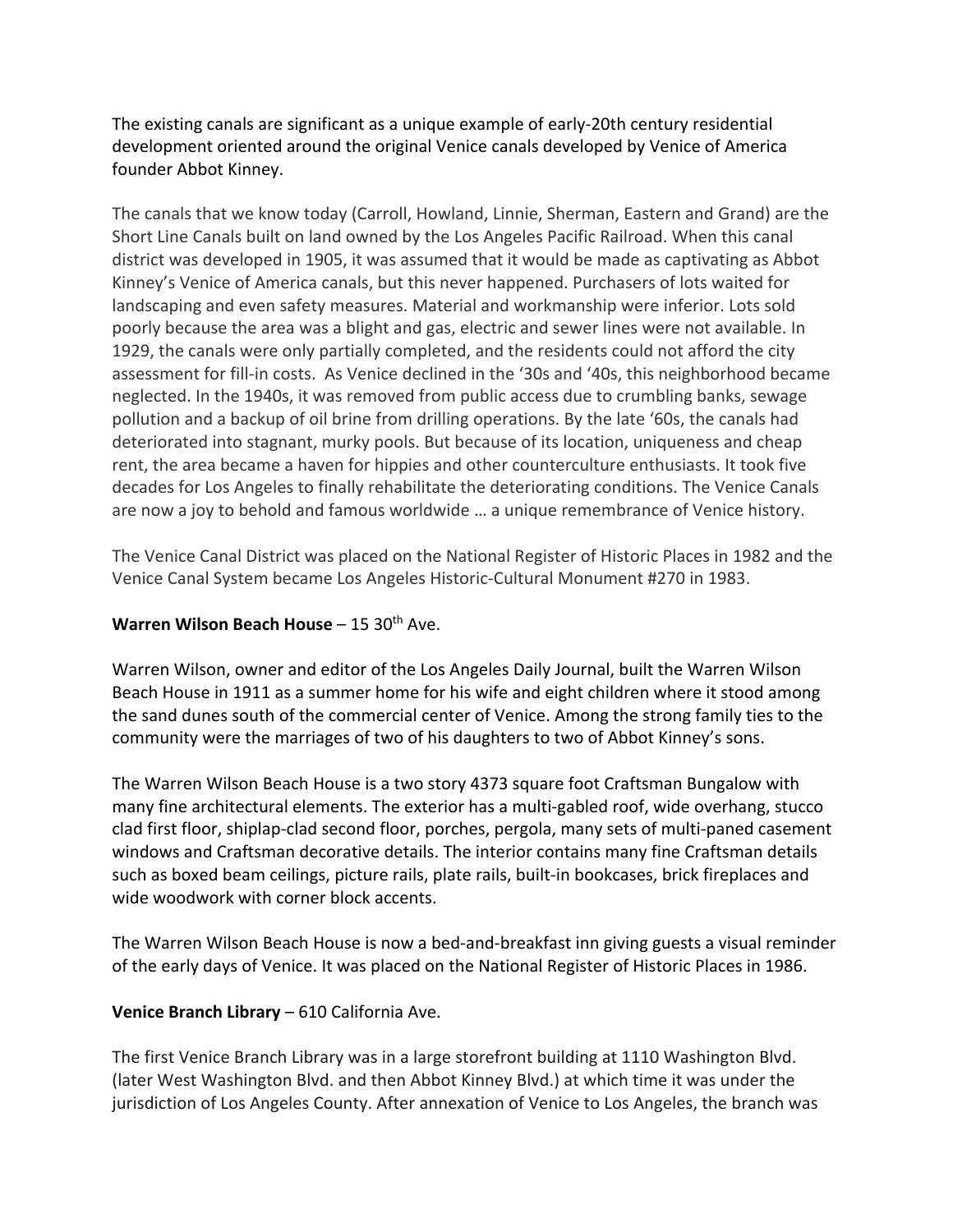added to the Los Angeles Library System. In 1930, the branch moved to a building designed by Witmer and Watson at 610 California Ave. In 1995, the Venice-Abbot Kinney Memorial Branch at 501 S. Venice Blvd. was built to provide more space. The original branch is now used as the Vera Davis McClendon Youth and Family Center.

The Venice Branch was designated as a Los Angeles Historic-Cultural Monument in June 1984. In 1987, the Venice Branch and several other branch libraries in Los Angeles were added to the National Register of Historic Places as part of a thematic group submission. The application noted that the branch libraries had been constructed in a variety of period revival styles to house the initial branch library system of the City of Los Angeles. With respect to the Venice Branch, the application described the building as a building in the Spanish Colonial Revival style made of masonry construction. The front entry has oak double doors with diamond-shaped panes and small wrought-iron lamps flanking the entrance.

#### **Venice Division Police Station** – 685 Venice Blvd.

In 1906, with the City of Venice growing, the Ocean Park Trustees formed a new police department, hiring officers for \$65 per month. Officers maintained a daily journal, commonly known as a "blue book", in which they recorded their daily activities. After annexation to Los Angeles, Venice police officers who could pass the City of Los Angeles Civil Service Examination were allowed to join the LAPD. The original division consisted of 4.10 square miles with 30 assigned police personnel. By 1929, the division had grown to 19.44 square miles and 46 sworn personnel.

A new police station was built in 1930. It is the only Art Deco police station in the city and the first public building constructed in Venice after annexation. By 1950, the facility was so small that the night watch would have to stand in the hallway while the day watch was getting ready to go home. Eventually the Detective Bureau moved to the city hall next door. The new Venice Police Station located at 12312 Culver Blvd. opened in 1973. In 1982, the LAPD and community leaders agreed to rename Venice Division as Pacific Division to reflect the entire community it served.

The former Venice Division Police Station now houses SPARC (Social and Public Art Resources) a cultural arts center specializing in public art. Some interior features still intact include mahogany reception desk, division offices and jail cells.

The Venice Division Police Station became Los Angeles Historic-Cultural Monument #595 in 1994.

# **"Binoculars"** – 340 Main St.

The "Binoculars" was designed by Frank Gehry and built between 1985 –1991 for advertising agency Chiat/Day. The building is notable for three different architectural styles that make up the façade. Anchoring the outer two disparate structures is a sculptural pair of binoculars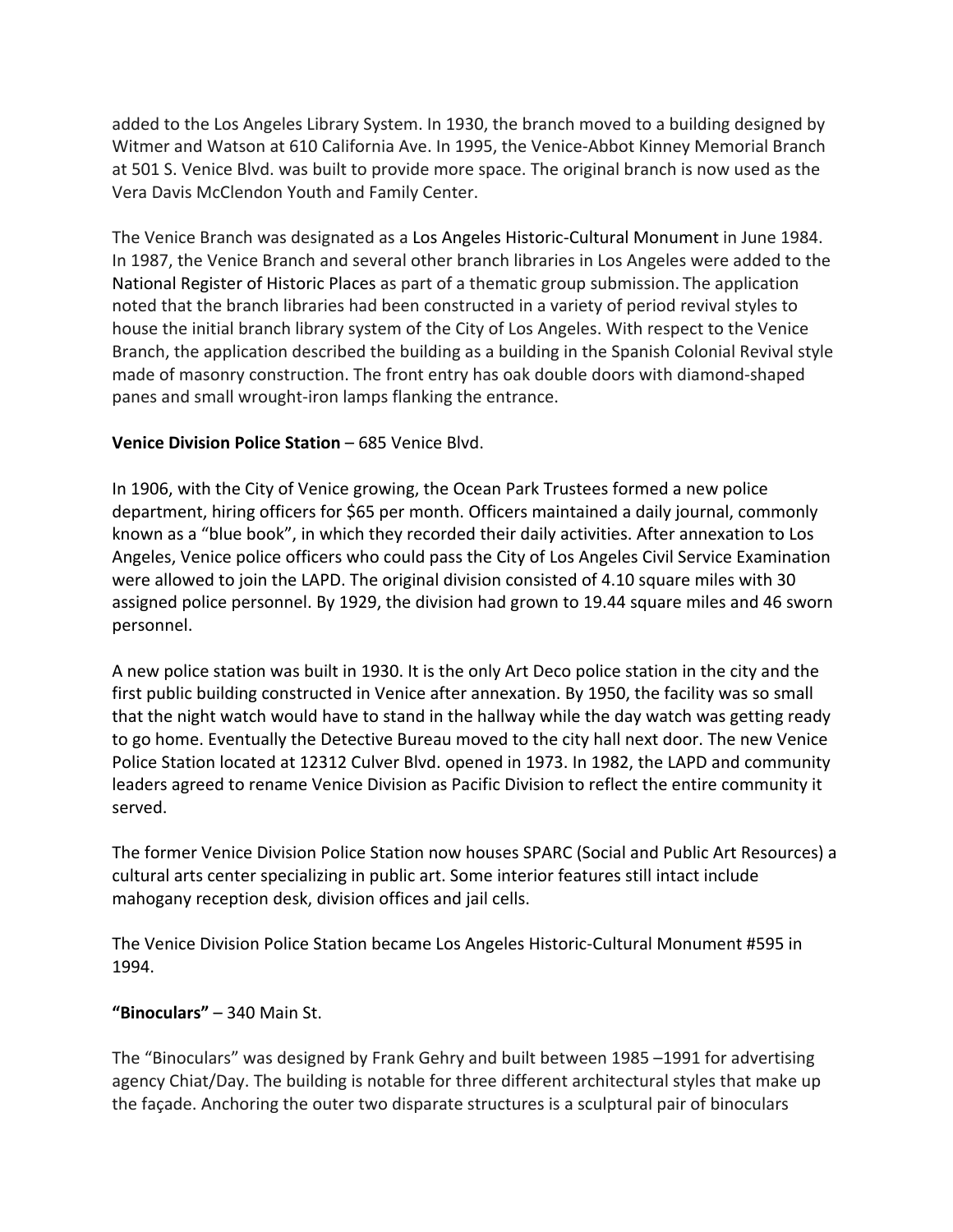designed by Claes Oldenburg and Coosie van Bruggen, best known for public art installations typically featuring large replicas of everyday objects. This type of novelty, postmodern architecture is called mimetic, also known as programmic architecture, characterized by unusual building designs that mimic the purpose or function of the building. Another example would be the original Brown Derby restaurant.

Today, the "Binoculars" building complex is home to Google, with the top part of the binoculars used as a conference room and the area between the lenses used as both a pedestrian entrance to the building and a vehicle entrance to the garage. It became Los Angeles Historic-Cultural Monument #656 in 1998.

#### **Venice of America House** – 1223 Cabrillo Ave.

Officially designated the "Venice of America House" by the Department of the Interior, this late Victorian residence built 1904-05, features a byzantine dome and stacked double arched front porches. The home, one of the oldest in Venice, achieved status as both a National Historic Landmark as well as a Los Angeles Historic-Cultural Monument for its rare architecture, which blends Queen Anne with Colonial Revival.

Because early city and county records of home ownership did not include Venice of America, the original owner or perhaps renter, is a mystery. However, the home was built by the Abbot Kinney Company, which later sold it for a land swap plus a ten-dollar gold piece. The first record of purchase is in 1918 to John Fonnell. Vintage photos show the two-story Victorian already standing as the canals were being built. Period postcards indicate the presence of a foot bridge near the house, spanning Cabrillo Canal.

Honored for preservation by the Venice Historical Society, the Venice of America House was placed on the National Register of Historic Places in 2000 and became Los Angeles Historic-Cultural Monument #270 in 2002.

# **Venice City Hall** – 681 Venice Blvd.

In 1906, there was a power struggle between Abbot Kinney and Ocean Park's Board of Trustees. When the residents passed a bond issue to finance a city hall, Kinney offered several parcels of land as a possible building site. Instead, the trustees accepted a remote site far removed from the commercial district. The city hall was called the imperial palace at Tokio because it was a long way to go for civic activities.

The Venice City Hall, designed by architects Garrett and Bixby in the Spanish Mission style, opened in 1907. Architectural details included tiled cross gable roofs, tower, parapet and double hung windows topped by a transom. Historic photographs show ornate mission style detailing that was removed after the 1933 earthquake. The building is now the home of Beyond Baroque, a literary center.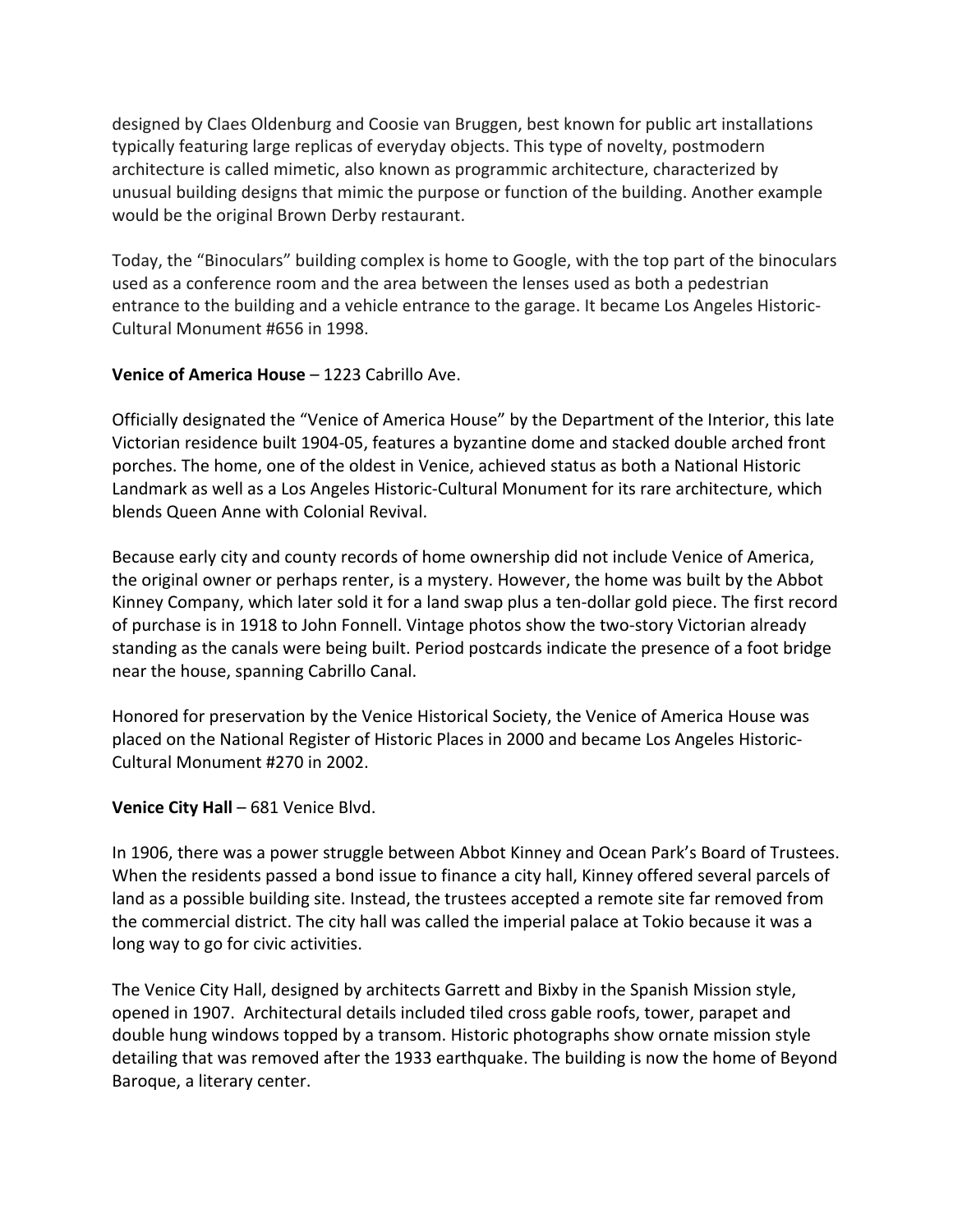The Venice City Hall became Los Angeles Historic-Cultural Monument #749 in 2003.

#### **Lincoln Place Apartments**

Lincoln Place Apartments, a garden-style complex on 38 acres east of Lincoln Blvd., was designed by Ralph Vaughn, an early African American architect, and Heath Wharton featuring International Style and Moderne architectural elements. The 795 units were built between 1949 and 1951 in response to the shortage of low to moderate rental dwellings after World War II. It was the biggest housing project in California under the historic FHA program.

Today, the combination of old and new architecture is a testament to the determination, perseverance and tenacity of a group of people who, through more than 20 years, fought for the right to stay in their homes and to preserve affordable housing stock for others.

Lincoln Place Apartments was placed on the National Register of Historic Places in 2003 and became Los Angeles Historic-Cultural Monument #1008 in 2011.

#### **Temple Mishkon Tephilo** – 206 Main St.

In 1914, a group of Ocean Park Jews got together for the first time to hold High Holy Days service and incorporated in 1917, making the Temple Mishkon Tephilo the oldest operating synagogue on the Westside.

The growing congregation dedicated its new location in 1948. Founded as an Orthodox community, Mishkon joined the Conservative movement in 1952. It became the first Conservative synagogue in the Western United States to be led by a female rabbi in 1989.

In the 1950s and 1960s, the synagogue served as many as 1,000 local families. Venice was then a haven for Jewish retirees and families, who flocked to the beachside known as "the Coney Island of the West." Although the neighborhood and condition of the temple have changed through the years, the indomitable spirit of the congregants remains the same.

The Temple Mishkon Tephilo became Los Angeles Historic-Cultural Monument #767 in 2003.

# **Kinney-Tabor House** – 1310 6<sup>th</sup> Ave.

Abbot Kinney built the oldest part of the Kinney -Tabor House circa 1906 as a bunkhouse for canal workers. It was then leased by the Cosmos Club for a women's group, used as a grade school and as a meeting place for a fraternal organization known as The Owls.

In 1917, Abbot Kinney added on to the structure to make a large clapboard house as his family home at One Grand Canal. After Kinney's death in 1920, Irvin Tabor, his black chauffeur, friend and confidante, inherited the house arranged through an oral agreement.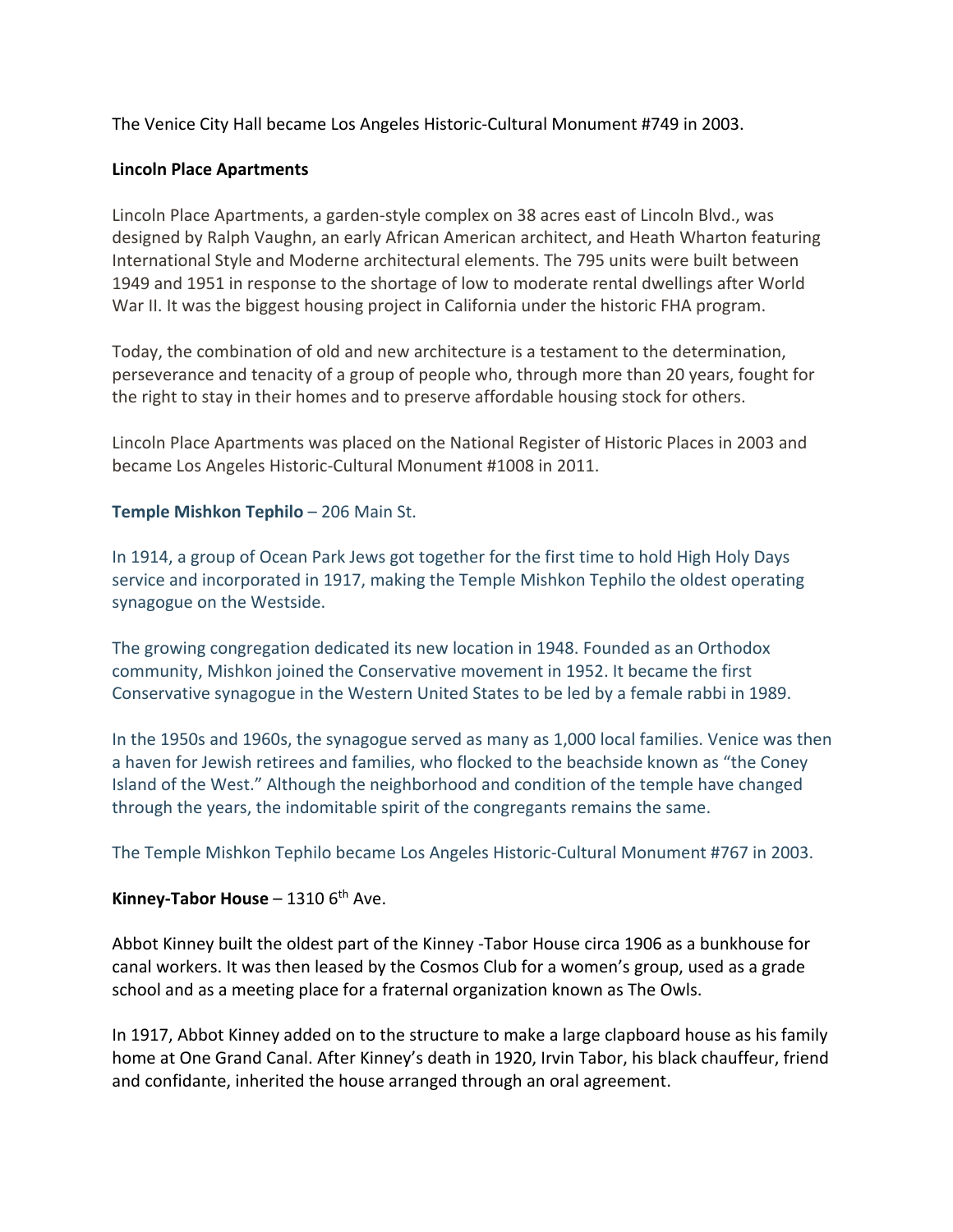Tabor moved into the house in 1925, but neighbors did not like the idea of a black man living among them. Racism was strong enough that, although he went through great effort to stay there, he never felt at home. Eventually, he decided to move and took the house with him. The Tabor brothers pooled their talents, resources and knowledge to transport the house in three pieces to its present location where Irving Tabor lived until his death on January 9, 1987, at the age of 93.

The property was purchased in 2003 by local restoration enthusiasts and became Los Angeles Historic-Cultural Monument #926 in 2008.

# **Sturdevant Bungalow** – 721 Amoroso Pl.

The Sturdevant Bungalow is one of a grouping of homes that were built on spec by William G. Laueson in the Venice Annex Tract. Laueson had been building homes in Venice, Ocean Park and Santa Monica and was one of the early developers of the San Fernando Valley. The house is essentially unaltered since its construction and serves as a near-pristine example of the simple Craftsman Bungalow. While it appears to be a stock set of plans that Laueson used, the quality of design and workmanship is high and the house displays a high degree of integrity making it an excellent example for the study of the Craftsman style and the methods of construction that were used at the time it was built.

The Sturdevant Bungalow is the most intact of the five in Venice Annex and it is a prime example of the design of the single-story front-gabled Craftsman Bungalow. The builder is important because of his early work in the Venice area and his later impact in the development of the San Fernando Valley. It appears that Mrs. Sturdevant, a Christian Science Practitioner, used this house as a weekend retreat, while living in Hollywood. By 1920, it was owned and occupied by the Whyler family as the demographics of Venice began to change from a vacation community to a suburb of Los Angeles.

The Sturdevant Bungalow at became Los Angeles Historic-Cultural Monument #927 in 2008.

Researched and written by historian Charles J. Fisher.

# **Venice West Café** – 7 Dudley Ave.

Before the hippies of the '60s, Venice was home to the Beats of the '50s. It was a cherished lifestyle that enabled struggling poets, musicians and artists to escape from conventional codes of behavior to express their own brand of creativity. The Venice West Café opened in 1958 by Stuart Perkoff to cater to the emerging counterculture movement. The bohemian scene of "Venice West" received national exposure in "The Holy Barbarians" written by Lawrence Lipton in 1959. The café closed its doors in 1966 after battles with the community and an eviction attempt by the building owner.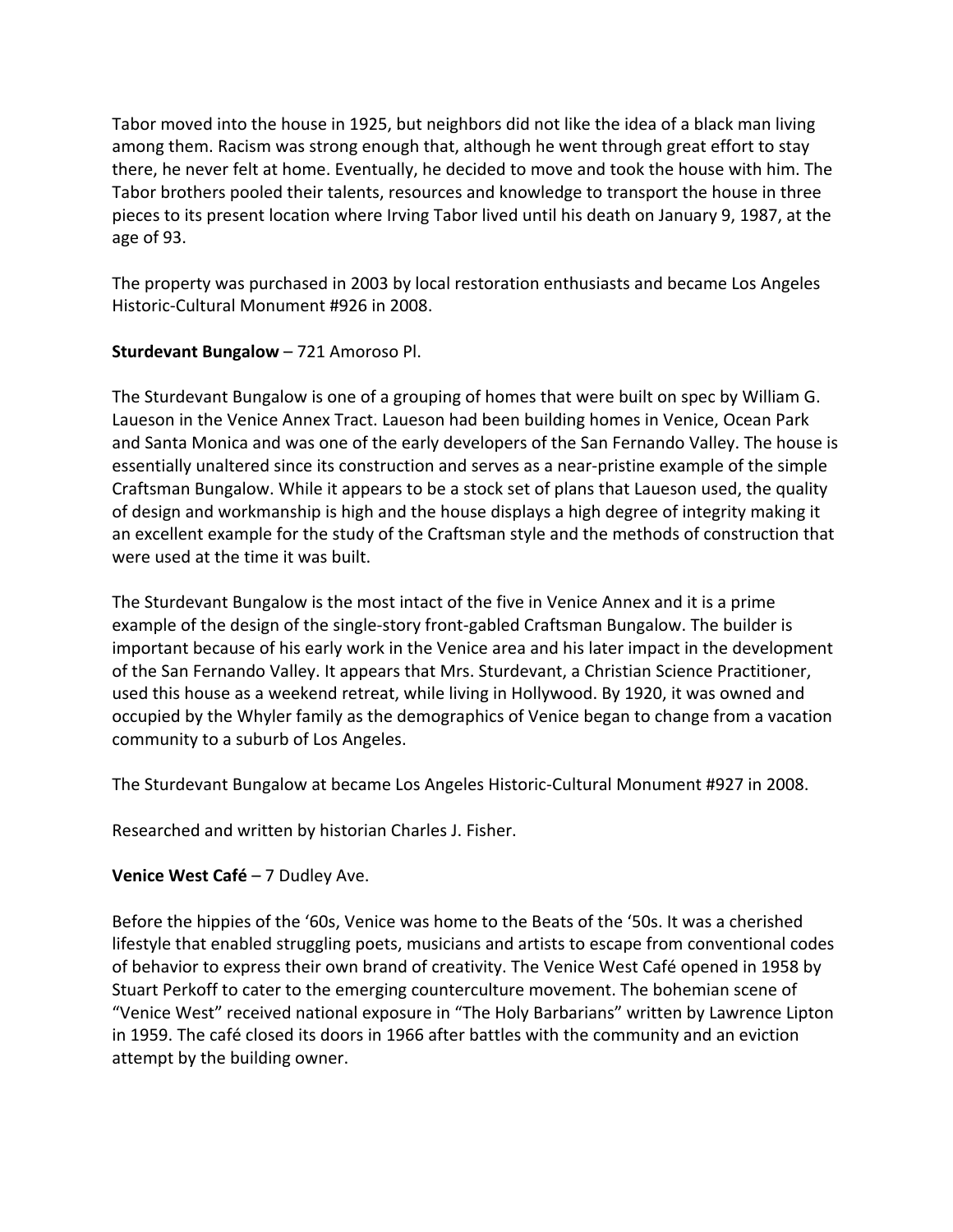Built in 1922, the rectangular commercial vernacular building is low slung with a flat roof and rounded corner at Ocean Front Walk at Dudley Ave. The exterior features the original coarse brick with "steers head" ornamentation in white glazed brick accentuating the roofline.

Although no longer here, the Beat Generation spirit of "Venice West" continues to influence the ambiance of Venice.

The former site of the Venice West Café became Los Angeles Historic-Cultural Monument #979 in 2010.

# **Irvin Tabor Family Residences** – 605-07 Westminster Ave.

The Irvin Tabor Family Residences, a multifamily residential courtyard property spanning two lots, was developed between 1916 and 1926 as housing for extended family. Tabor and his immediate family lived in the property until the late 1920s, but it remained under ownership by the Tabor family until 1977. It is a representative example of residential properties associated with the African American community in Venice during the early  $20<sup>th</sup>$  century. The property is identified with a historic personage through its association with Irvin Tabor, the chauffer of Venice founder Abbot Kinney, and one of the first African Americans to settle in the Oakwood neighborhood.

The subject property consists of eight buildings (four on each lot) situated around a central courtyard. Most of the buildings have board and batten or clapboard siding and gabled roofs with composition shingles, except for at least two that have stucco cladding. Fenestration across the buildings vary from fixed single-lite and divided-lite windows to jalousie, vinyl singlehung, and vinyl sliding windows. When Tabor purchased the property in 1916, there was at least one existing building and in 1922, Tabor relocated two bungalows to the site from Abbot Kinney's St. Mark's Island, later called the United States Island. Several of the other buildings were constructed by Tabor from recycled lumber from the old Venice boathouse, gondolas, and the amusement park.

The Irvin Tabor Residences became Los Angeles Historic-Cultural Landmark #1149 in 2017.

# **The Potter** – 1305 Ocean Front Walk

The Potter, a four-story residential hotel building designed with Neoclassical-style elements, is associated with early 20<sup>th</sup> century leisure tourism in Venice. It is a rare example of a 1910s apartment house in Venice. The opening of Venice of America in 1905 was made possible by the emergence of a middleclass with the time and money for leisurely activities, and the construction of a streetcar to deliver them from downtown Los Angeles. By 1911, business in Venice was booming and to accommodate the large influx of leisure seekers flocking to the seaside resort, several brick apartment houses were built along Ocean Front Walk. The Potter (1912) was among the first built, boasting a prime location, four blocks from the Venice streetcar station, three blocks from Venice Pier, and across the street from the Venice Surf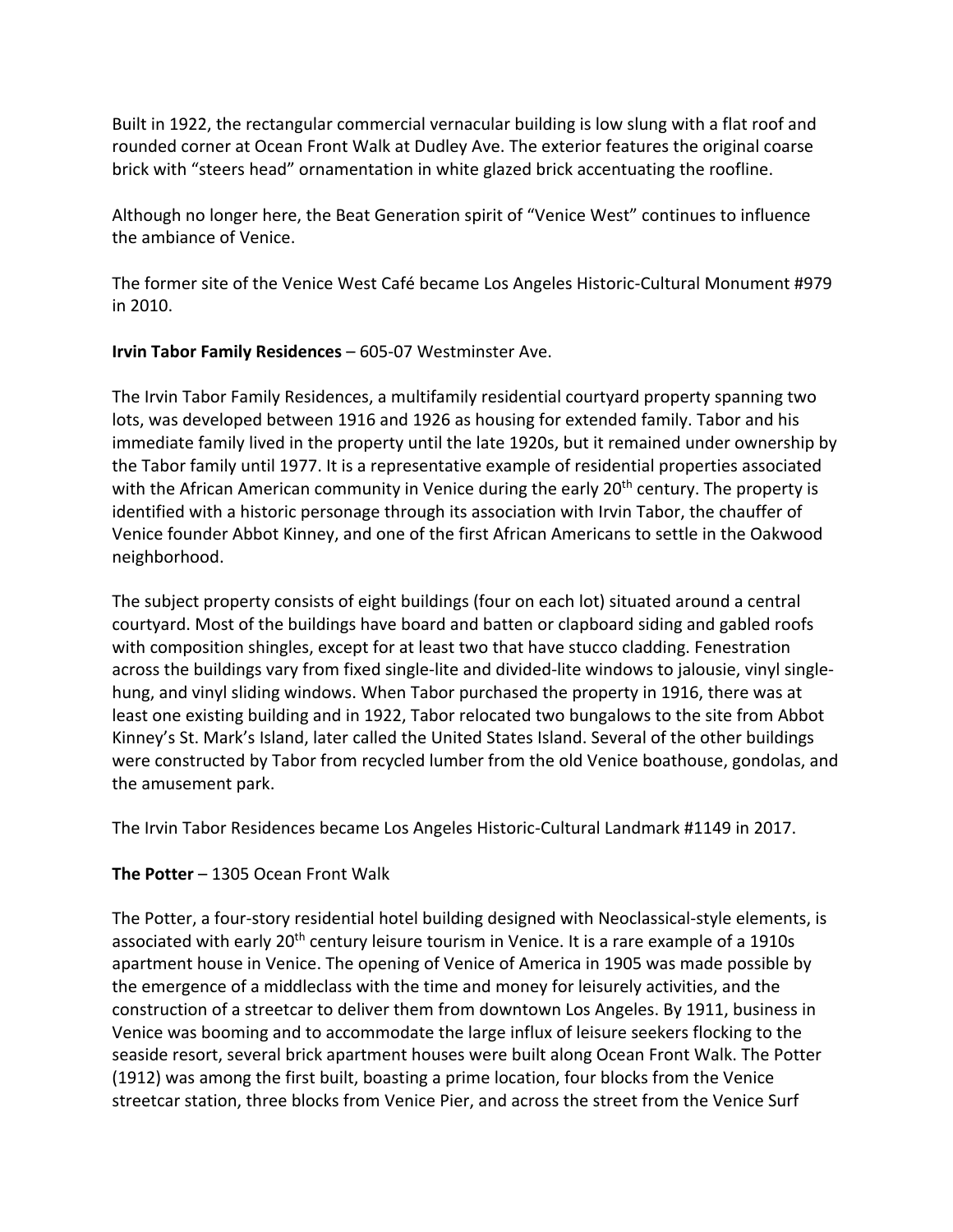Bathhouse. With the 1960s demolition of many Venice of America era buildings, The Potter is not only one of Venice's oldest remaining apartment houses, but it is one of the few buildings in Venice left from that period.

The Potter became Los Angeles Historic-Cultural Landmark #1156 in 2018.

#### **Winn Apartments** – 417 Ocean Front Walk

The Winn Apartments, built in 1921, is a four-story, 32-unit apartment building with a partial basement and partial roof deck. The Italianate architectural style building was originally constructed for J.R. and Lulu A. Winn as an apartment house offering short- and long-term stays. It is currently in use as a hotel known as Venice Suites.

As with The Potter described above, the Winn Apartments is associated with early 20<sup>th</sup> century leisure tourism in Venice. In this case, it is a rare example of a 1920s apartment house in Venice. Again, as with The Potter, the Winn Apartments is not only one of Venice's oldest remaining apartment houses, but it is one of the few buildings in Venice left from that period.

The Winn Apartments became Los Angeles Historic-Cultural Monument #1170 in 2018.

#### **1110-1116 Abbot Kinney Boulevard**

1110-1116 Abbot Kinney Boulevard exemplifies significant contributions as a rare, intact example of early commercial development located along the former Venice Short Line and for its association with postwar musical and visual arts in Venice, especially the emergence of West Coast Minimalism and the Light and Space movements.

Starting in the 1960s, the building was occupied by various post-war period artists and musicians. In 1967, architect Frank Gehry designed a live/work plan for 1110 which has continuously served as the studio and residence of artist Frederick Eversley since 1969.

Rectangular in plan, the subject property is of brick construction with a flat roof. The primary, north-facing elevation features six distinct storefronts with divided-lite transoms and mostly off- centered entries. All the storefronts are wood, except for a replacement steel frame storefront at 1116. The façade has buff-colored fluted brick with white-glazed brick window surrounds and a geometric motif in buff glazed brick along the roofline.

1110-1116 Abbot Kinney Boulevard became Los Angeles Historic-Cultural Monument #1176 in 2019.

**Morris Abrams Chateau des Roses** – 515 Rose Ave./254 Rennie Ave.

The Morris Abrams Chateau des Roses is a two-story multi-family residence built in 1946 and designed in the Late Chateauesque architectural style by Los Angeles architect Max C. Drebin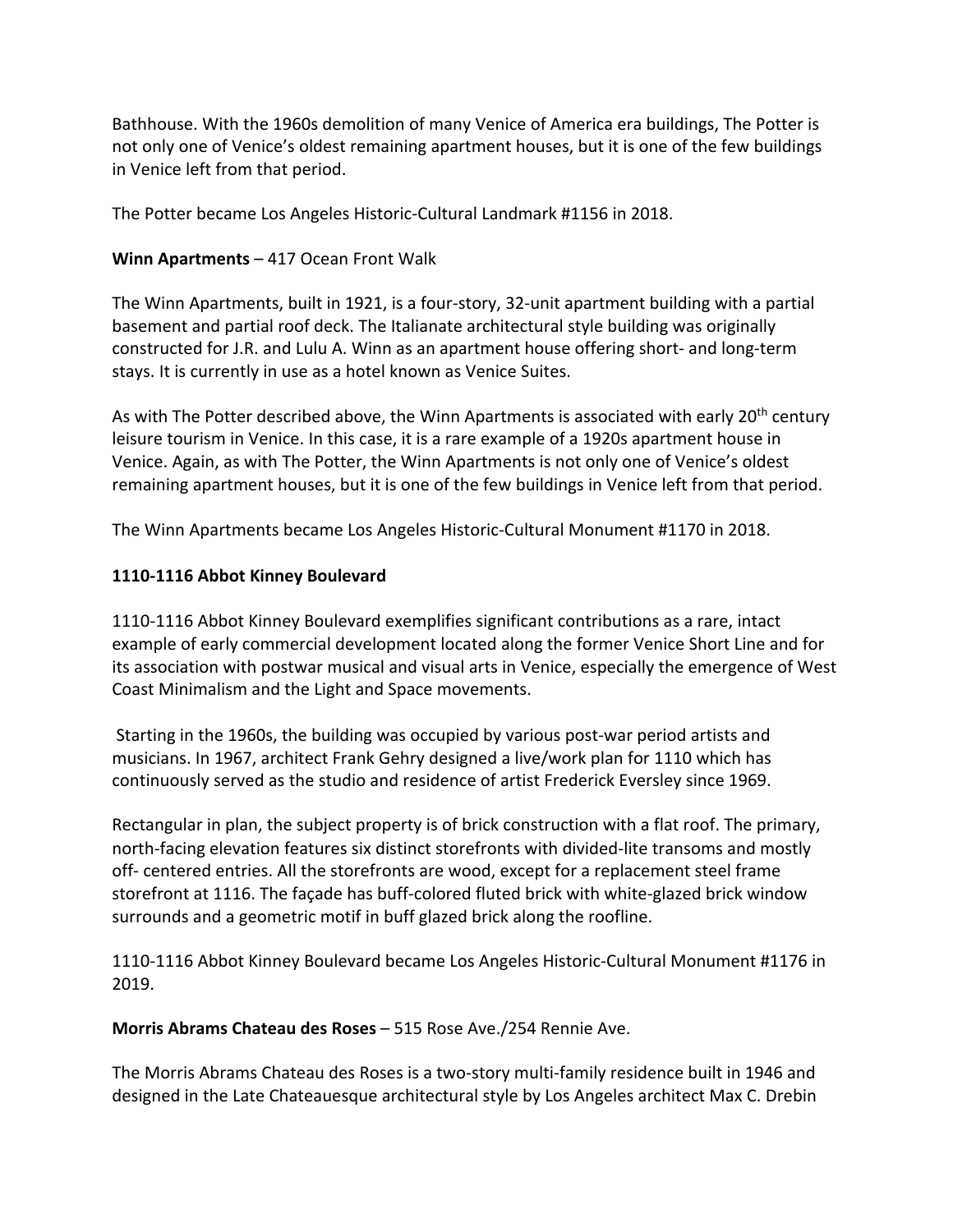for Morris Abrams, a local baker. It exemplifies a rare example of a multi-family building designed in the Late Chateauesque architectural style in Venice.

Irregular in plan, the subject property is of wood frame construction with smooth stucco cladding and has a steeply pitched, mansard roof with composition shingles. The primary, southeast- facing elevation is asymmetrically composed into two bays with the eastern bay protruding slightly. The southwest elevation is asymmetrically composed with individual entrances to each unit and balconies on the second floor. There are corbeled turrets with conical roofs and quoins decorating the corners of each street-facing elevation, and a string course between the first and second floors. Fenestration includes multi-lite wood casement windows and multi-lite wood bay windows. There is a landscaped courtyard on the southwestfacing elevation and a detached garage at the rear of the property. Interior features include original hardwood floors, kitchen and bathroom tile, kitchen cabinetry, and moldings.

The Morris Abrams Chateau des Roses became Los Angeles Historic-Cultural Monument #1197 in 2019.

# **Monday Women's Club** – 1206 6<sup>th</sup> Ave.

The Monday Women's Club, a one-story institutional building, is a rare example of an African American women's clubhouse building in Venice, important for its role in the social history of the African American community in Oakwood.

Since the beginning of the twentieth century, Los Angeles has had a large women's club movement. Following a nationwide trend, the organization of clubs grew to cope with community problems. Local African American women's organizations grew out of churches, mutual aid societies, and literary clubs. As in the case of the Monday Women's Club, many of these organizations were affiliated with the National Association of Colored Women, which formed in response to heightened racism, a need for social services within the African American community, and exclusionary policies of many white-run organizations. While African American and white women's clubs had similar missions and activities, they operated separately. It is estimated that approximately 20 African American women's clubhouses once existed in Los Angeles; however, the subject property appears to be one of only two buildings remaining.

The club was located at this site from the 1920s until approximately 1947. While the club and their trustees held the property until 1971, in 1947, Bethel Tabernacle Church of God in Christ moved into the space, which they purchased nearly 30 years later. In 2014, the property was sold to a private entity and is currently vacant.

The Monday's Women's Club became Los Angeles Historic Cultural Monument #1203 in 2020.

#### **Venice Landmarks We Cannot See**

Los Angeles Historic-Cultural Monument #490 designated in 1990 is Sa-anga at 4231-4363